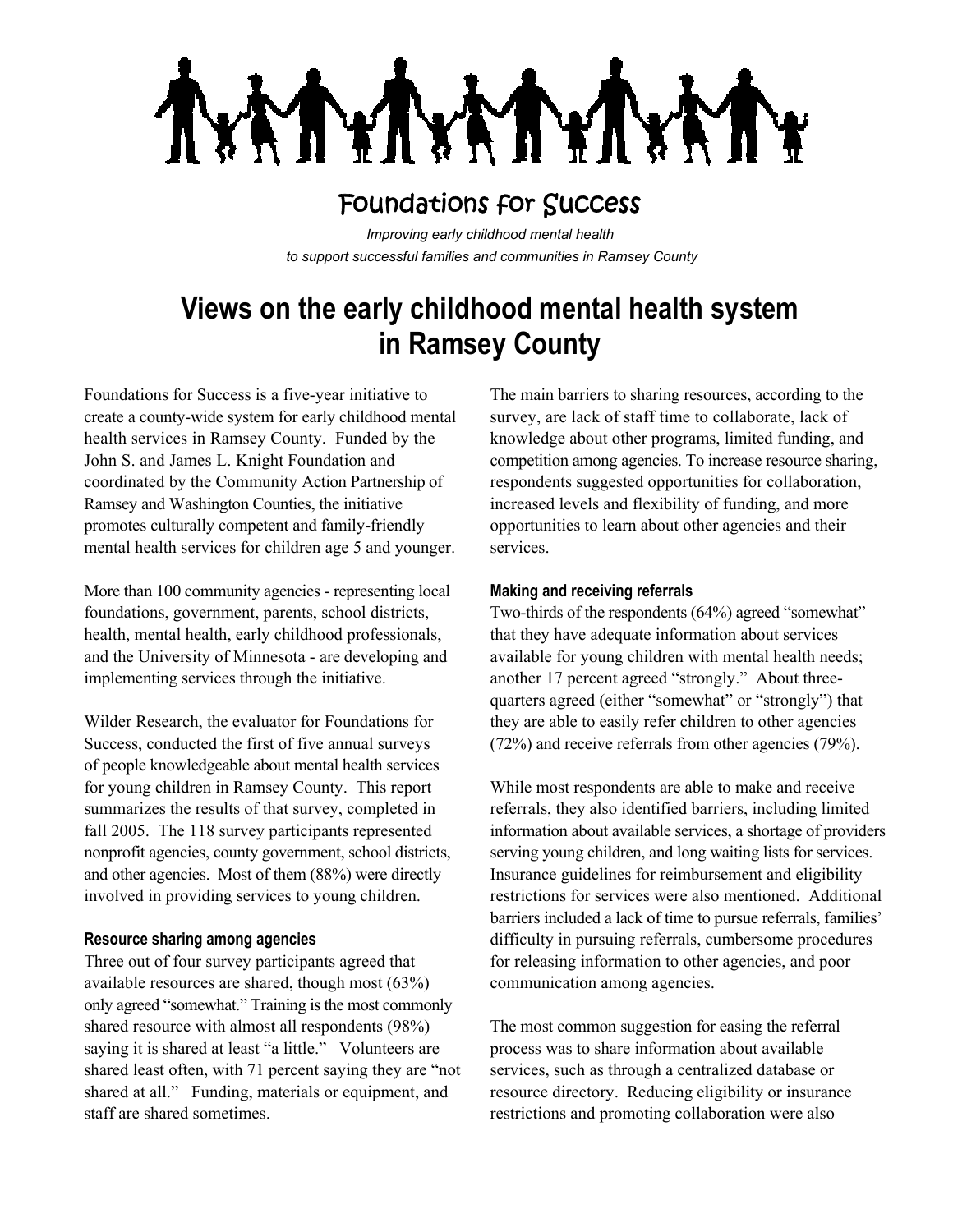recommended. Other suggestions included providing education to professionals and community members, making services more accessible, and developing procedures for sharing information.

# **Adequacy of funding**

Funding for early childhood mental health services was generally seen as inadequate. Most respondents (84%) disagreed at least "somewhat" that funding was adequate; more than half (51%) disagreed "strongly."

Survey participants saw lack of understanding about the importance of early childhood mental health as a major contributor to the funding situation, including limited awareness of the long-term benefits. Others mentioned the impact of budget cuts, the competition for available funding, the current political environment, and difficulty obtaining insurance reimbursement.

The most commonly suggested idea to improve funding was to promote understanding of early childhood mental health. This education was recommended for the general community, as well as for policy-makers and legislators. Other recommendations included increasing funding through both government funding and other sources, and improving the quality and quantity of available services.

# **Barriers to access**

More than 80 percent of survey participants said that lack of information about emotional and behavioral problems in young children and lack of information about available services for young children both interfere "a lot." Virtually all respondents saw at least "a little" interference from transportation, difficulty finding child care for other children during appointments, difficulty completing daily living tasks, stigma associated with mental health services, and lack of food, clothing, or other necessities.

When asked about other factors that prevent families from accessing services, some respondents highlighted the lack of available services and the shortage in providers trained to provide mental health services to young children. Others described the impact of other problems in the family, such as homelessness or parents' chemical dependency or mental health needs. Cultural and language barriers, the cost of services, and stigma related to mental health were also seen as contributing factors. Other potential barriers included

the convenience of services, lack of support for families, and lack of information about mental health issues and services.

The most frequent recommendations for improving access to services dealt with education and training – training service providers to work with young children, training related personnel (such as medical staff) to provide information and referrals, and promoting awareness of mental health among the general public. Another prevalent theme was to address logistical barriers to access, including transportation, child care and convenience of services. Other suggestions included increasing staff cultural competence, promoting screening and referrals, increasing funding, and expanding service availability.

# **Adequacy of available services**

Most respondents felt that current services for young children are inadequate. The percentage who agreed (either "somewhat" or "strongly") that the level of prevention, early intervention, intervention, and intensive intervention services for young children is adequate ranged from 13 to 23 percent. Respondents were most likely to "strongly disagree" that the amount of intensive intervention is adequate (56%).

When asked about the most pressing unmet needs of young children with mental health needs in Ramsey County, many highlighted the limited support available for families, especially those experiencing multiple challenges, and limited provision of information and resources. Others highlighted the shortage of appropriate services across the full continuum of care: assessment, referral, prevention, early intervention, and intensive services, including psychiatric services. Other identified needs included stigma and limited awareness of early childhood mental health, limited funding and insurance restrictions, and cultural barriers.

#### **Cultural appropriateness of services**

Most survey respondents (92%) disagreed (either "strongly" or "somewhat") that there are enough culturally specific services for young children. They were slightly more likely to feel that culturally competent services are available, though more than two-thirds (68%) still disagreed.

Most respondents (82% to 94%) felt that service providers know at least "a little" about the following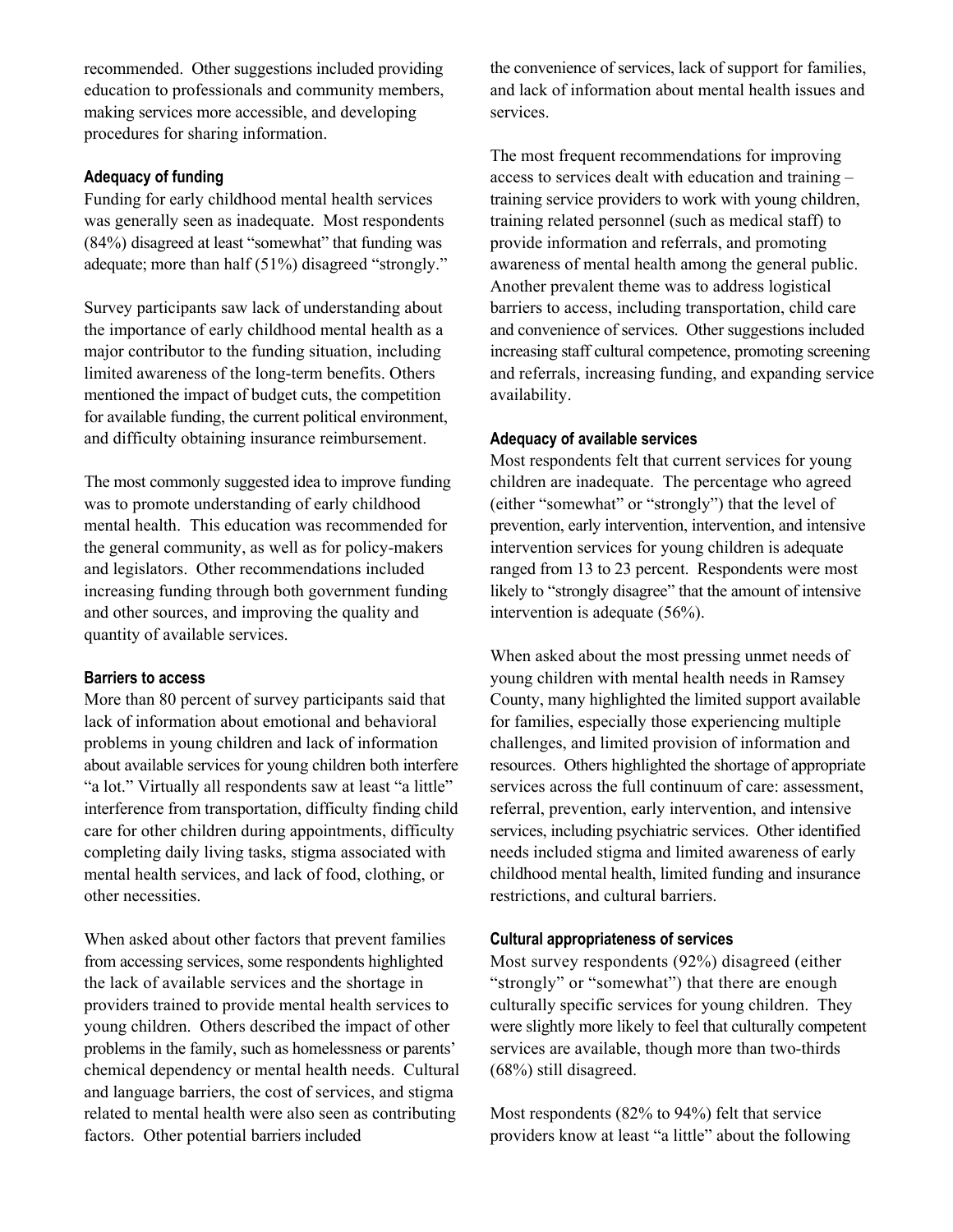things: cultural backgrounds and perspectives, culturallyspecific programming, and culturally-competent programming. However, approximately half of the respondents (47% to 52%) felt that providers know only "a little" about those topics; and only 2 percent felt that providers know "a lot."

The most-mentioned barrier to culturally competent services for young children is a shortage of providers from diverse backgrounds. Providers were also seen as lacking knowledge about cultural communities, including understanding of the ways in which different groups view mental health concerns. Reluctance of some cultural communities to seek assistance for mental health was also seen as a barrier. Other challenges include lack of interpreters, limited availability of services, negative provider attitudes, poor understanding of cultural competency, lack of funding, limited involvement of communities in planning services, and competition among agencies.

The most common suggestion on this issue was to provide training to staff to promote cultural competence. Others suggested increasing collaboration among agencies and communities, recruiting new staff, developing new services or improving existing services, expanding staff viewpoints, promoting public awareness of early childhood mental health, changing the political environment, and increasing funding.

# **Overall effectiveness of the system**

Most respondents rated the system of care serving young children with mental health issues as "somewhat effective." Fifteen percent rated the system as "not at all effective," while only 2 percent felt that it was "very effective."

#### **Overall perceptions of Foundations for Success**

More than 90 percent agreed ("somewhat" or "strongly") that the goals of Foundations for Success would be difficult for any one agency to achieve by itself (96%), that their agency has something to gain from being involved (94%), that the partnership represents a good cross-section of the mental health system for young children (92%), and that they have a clear understanding of what the project is trying to accomplish (90%).

However, more than 20 percent of the respondents disagreed ("somewhat" or "strongly") that there is a clear method for decision-making among project

partners, that they are updated often about what goes on in the project, and that they have informal communication with others involved in the project.

Respondents had generally positive ratings of the individuals involved in the partnership. Almost all agreed ("somewhat" or "strongly") that the partners had a high level of commitment to the project (98%), worked together to achieve group goals (98%), respected one another (97%), and made decisions using input from each other (97%). Ninety-two to 94 percent also agreed that the initiative includes the right players, that the partners communicate openly with one another, that they are open to different approaches about how the work should be done, and that partners fully participate in the group process. Fewer (83%) said that participants have a clear sense of their roles and responsibilities.

# **Perceived impact of the initiative**

All respondents (100%) felt that Foundations for Success has already improved mental health services for children age 0-5. When asked to describe these improvements, many respondents mentioned the increased availability of services, including screening, prevention and intervention services. Others mentioned increased collaboration among professionals and greater awareness of early childhood mental health.

Almost all participants (96%) also felt that the project has helped shape policies for serving children 0-5 with mental health needs. When asked what kind of changes have occurred, respondents mentioned increased awareness of early childhood mental health, stronger connections to government agencies, and increased availability of screening.

At least 90 percent of the respondents felt that the initiative has resulted in a wide range of benefits. All respondents felt it has helped at least "a little" to create opportunities for joint planning among mental health, education, social service, child care, and health care agencies; to provide high-quality mental health services to young children and their families; to provide supportive services to young children and their families; and to improve the early identification of young children with mental health concerns.

Fifty-eight to 60 percent of the respondents felt that the initiative had helped "a lot" to create opportunities for joint planning, strengthen effective working relationships